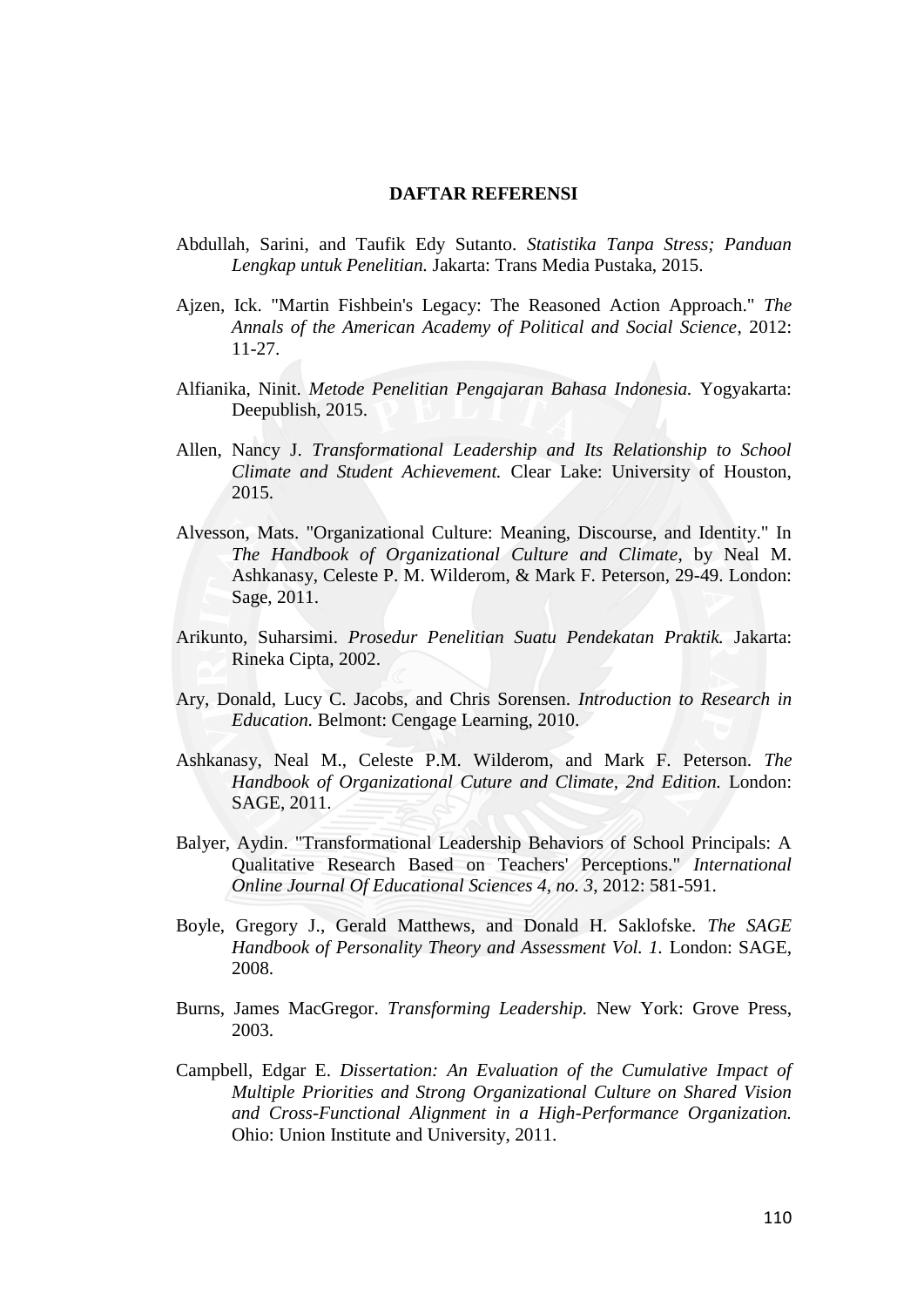- Collie, Rebecca J., Jennifer D. Shapka, and Nancy e. Perry. "School Climate and Social–Emotional Learning: Predicting Teacher Stress, Job Satisfaction, and Teaching Efficacy." *Journal of Educational Psychology*, 2012: 1189- 1204.
- Colquitt, Jason A., Jeffery A. LePine, and Michael J. Wesson. *Organizational behavior : improving performance and commitment in the workplace.* New York: McGraw-Hill, 2013.
- Confait, Steve. "Beginning teachers' challenges in their pursuit of effective teaching practices." *Cogent Education Vol: 2*, 2015.
- Daniels, Harry. *Vygotsky and Pedagogy.* Oxon: Routledge, 2015.
- Dauber, Daniel, Maurice Yolles, and Gerhard Fink. " The Academy of Management Review18." *Research Gate*, 2010: 28-33.
- Dilenschneider, Robert L., and Mary Jane Genova. *The Critical First Year of Your Professional Life.* New York: Citadel Press, 2014.
- Dodge, Yadolah. *The Concise Encyclopedia of Statistics.* New York: Springer, 2008.
- Drew, Clifford J., Michael L. Hardman, and John L. Hosp. *Designing and Conducting Research in Education.* California: Sage, 2008.
- Dumay, Xavier, and Benoit Galand. "The Multilevel Impact of Transformational Leadership on Teacher Commitment." *British Educational Research Journal*, 2012: 703-729.
- Freund, Rudolf J., William J. Wilson, and Donna L. Mohr. *Statistical Method 3rd Ed.* California: Elsevier, 2010.
- Freund, Rudolf J., William J. Wilson, and Ping Sa. *Regression Analysis; Statistical Modeling of a Response Variable.* Burlington: Academic Press, 2006.
- Gavetti, Giovanni. "Toward a Behavioral Theory of Strategy." *Organization Science Vol 23, No. 1* (University Press of America), 2012: 267-285.
- Ghozali, Prof. H. Imam, and Hengky Latan. *Partial Least Squares; Konsep, Teknik dan Aplikasi Program Smart PLS 3.0.* Semarang: UNDIP, 2015.
- Gulsen, Celal, and Gulden Buckun Gulenay. "The Principa and Healthy School Climate." *Social Behavior and Personality Vol. 42*, 2014: 93-100.
- Habib, Salman, Saira Aslam, Amjad Hussain, Sana Yasmeen, and Muhammad Ibrahim. "The Impact of Organizational Culture on Job Satisfaction, Employess Commitment and Turn over Intention." *Advances in Economics and Business Ed 2 Vol.6*, 2014: 215-222.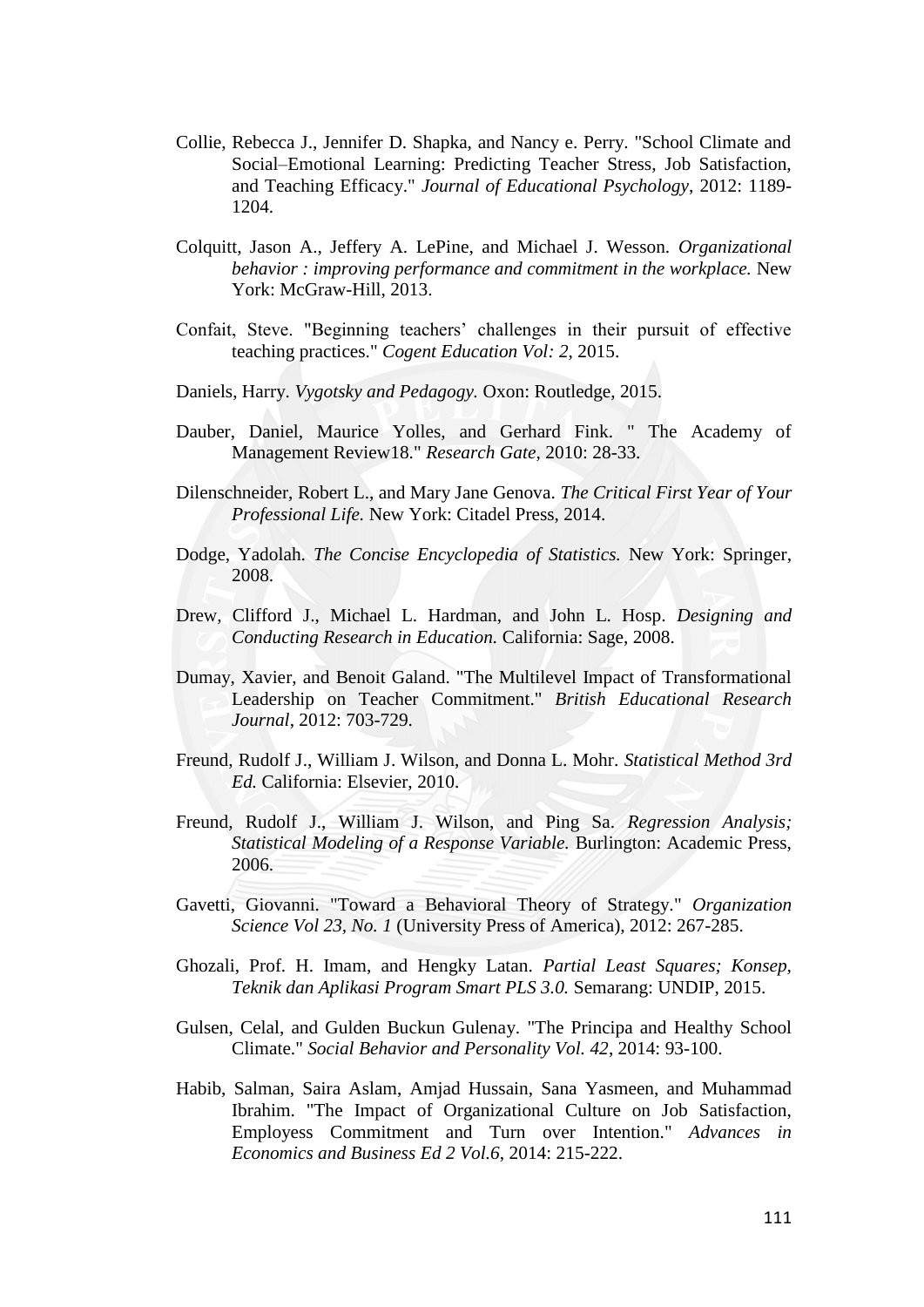- Hussain, Mehwish M. "Descriptive statistics--presenting your results." *Journal of the Pakistan Medical Association*, 2012: 741-743.
- Jex, Steve M., and Thomas W. Britt. *Organizational Psychology.* New Jersey: John Wiley & Sons, 2014.
- Kantola, Jussi. *Organizational Resource Management; Theories, Methodologies and Applications.* Florida: Taylor and Francis, 2015.
- Kaplan, Leslie S., and William A. Owings. *Introduction to the Principalship; Theory to Practice.* New York: Routledge, 2015.
- Kiplagat, Paul, Elizabeth Role, and Lazarus Ndiku Makewa. "Teacher Commitment and Mathematics Performance in Primary Schools: A Meeting Point." *International Journal of Development and Sustainability Vol. 1 No. 2*, 2012: 286-304.
- Korkmaz, Mehmet. "Effects of Leadership Styles and Emotions on Teachers' Performance." *Educational Administration: Theory & Practice no. 43*, 2005: 401-422.
- Lamke, Susan, Denise Pratt, and Stan Graeve. *Safe and Healthy Secondary Schools.* Crawford: Boys Town Press, 2010.
- Luthans, Fred, Bruce J. Avolio, James B. Avey, and Steven M. Norman. "Positive Psychological Capital: Measurement and Relationship with Performance and Satisfaction." *Personnel Psychology Vol. 60*, 2007: 541-572.
- Majid, Ebrahem Abd El, and Aaron Cohen. "The role of values and leadership style in developing OCB among Arab teachers in Israel." *Leadership & Organization Development Journal Vol. 36*, 2015: 308 - 327.
- Mart, Çağrı Tuğrul. "Commitment to School and Students." *International journal of academic research in business and social sciences*, 2013: 336-340.
- Meyer, John P., and Natalie J. Allen. *Commitment in the Workplace; Theory, Research and Application.* London: Sage, 1997.
- Miller, Richard L., Jeanne Butler, and Charles J. Cosentrino. "Fellowership effectiveness: an extension of Fiedler's contingency model." *Leadership & Organization Development Journal Vol. 25*, 2004: 362-268.
- Mitchel, Mary M., Catherine P. Bradshaw, and Philip J. Leaf. "Student and Teacher Perception of School Climate." *Journal of School Health Vol. 80*, 2010: 271-281.
- Mowday, Richard T., and Richard M. Steers Lyman W. Porter. *Employee-Organization Linkages; The Psychologu of Commitment, Absenteeism, and Turnover.* New York: Academic Press, 1982.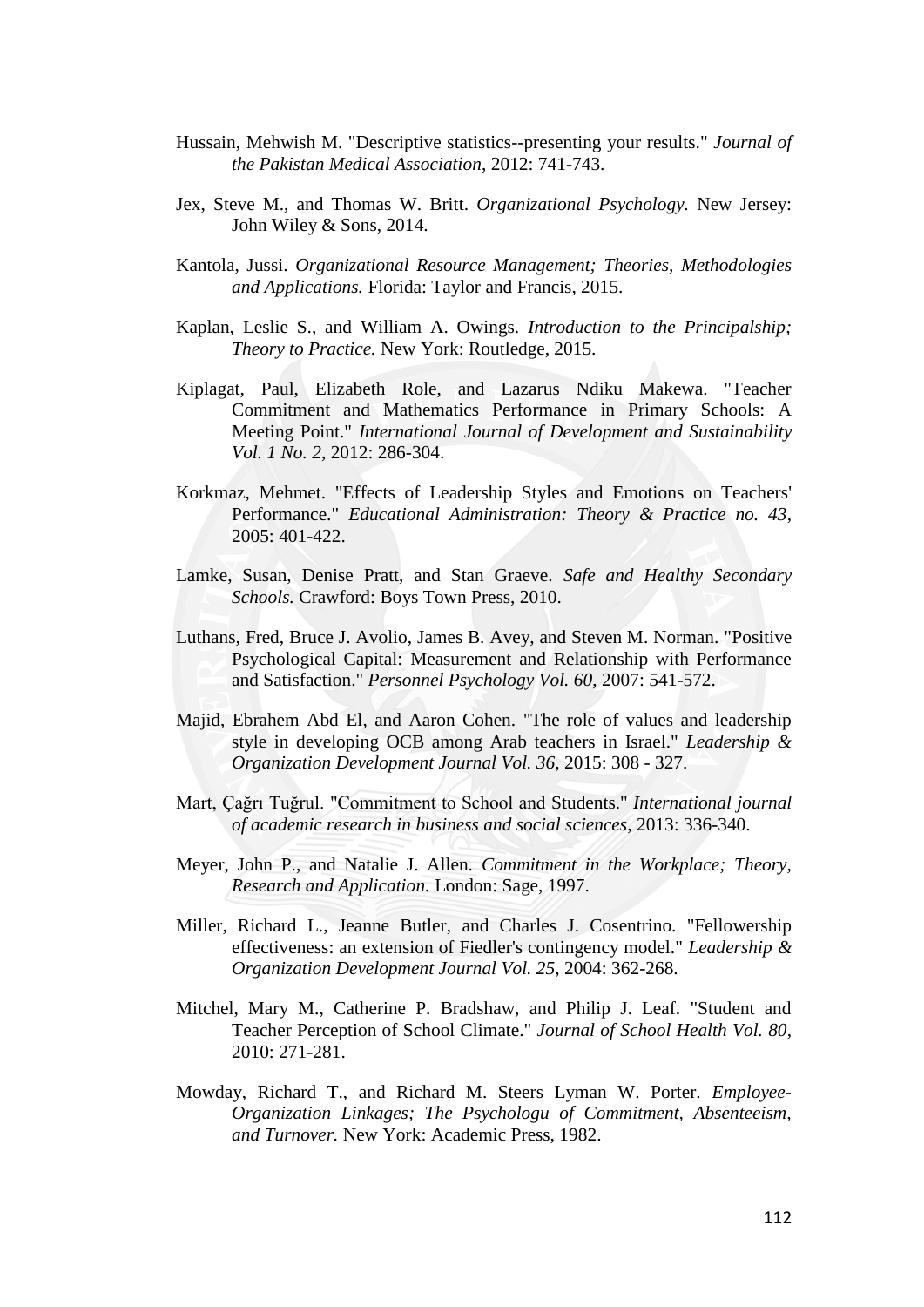- Murari, Krishna. *Impact of Leadership Styles on Employee Empowerment.* Partridge, 2015.
- Newberry, Melissa. "Teacher Educator Identity Development of the Nontraditional Teacher Educator." *Studying Teacher Education: Journal Of Self-Study Of Teacher Education Practices 10, no. 2*, 2014: 163 - 178.
- Northouse, Peter G. *Leadership; Theory and Practice.* California: Sage, 2010.
- Olobatuyi, Moses E. *A User's Guide to Path Analysis.* Maryland: University Press of America, 2006.
- O'Reilly, Charles A., and David F. Caldwell Jeniifer Chatman. "People and Organizational Culture: A Profile Comparison Approach to Assessing Person-Organization Fit." *Academy of Management Journal*, 1991: 473- 495.
- Pan, Y., and R.T. Jackson. "Ethnic difference in the relationship between acute inflammation and and serum ferritin in US adult males." *Epidemiology and Infection Vol. 136*, 2008: 421-431.
- Peters, April L. "Rethinking Transformational Leadership in Schools." In *New Perspectives in Educational Leadership*, by Sonya Doulas Horsford, 29- 46. New York: Peter Lang Publishing, 2010.
- Pratkanis, Anthony R., and Marlene E. Turner. *Psychology Basics.* Pasadena: Salem Press, 2005.
- Rumney, Jay. *Herbert Spencer's Sociology.* London: William and Norgate, 2009.
- Saefudin, Asep, Khairil Anwar N., Aam Alamudi, and Kusman Sadik. *Statistika Dasar.* Bogor: Grasindo, 2009.
- Saefulloh. "The Influence of Organizational Culture, Transformational Leadership and Job Satisfaction on The Performance of Elementary School Head Teachers." *Indian Association of Health, Research, and Welfare*, 2013: 201-207.
- Sağnak, Mesut. "The Relationship Between Transformational School Leadership and Ethical Climate." *Educational Sciences: Theory & Practice 10, no. 2*, 2010: 1135 - 1152.
- Sahin, Semiha. "The Relationship between Transformational and Transactional Leadership Styles of School Principals and School Culture." *Educational Science; Theory and Practice Vol 4*, 2004: 387-396.
- Salkind, Neil J. *Encyclopedia of Educational Psychology.* California: Sage, 2008.
- Schein, Edgar H. *Organizational Culture and Leadership.* New Jersey: John Wiley & Sons, 2015.